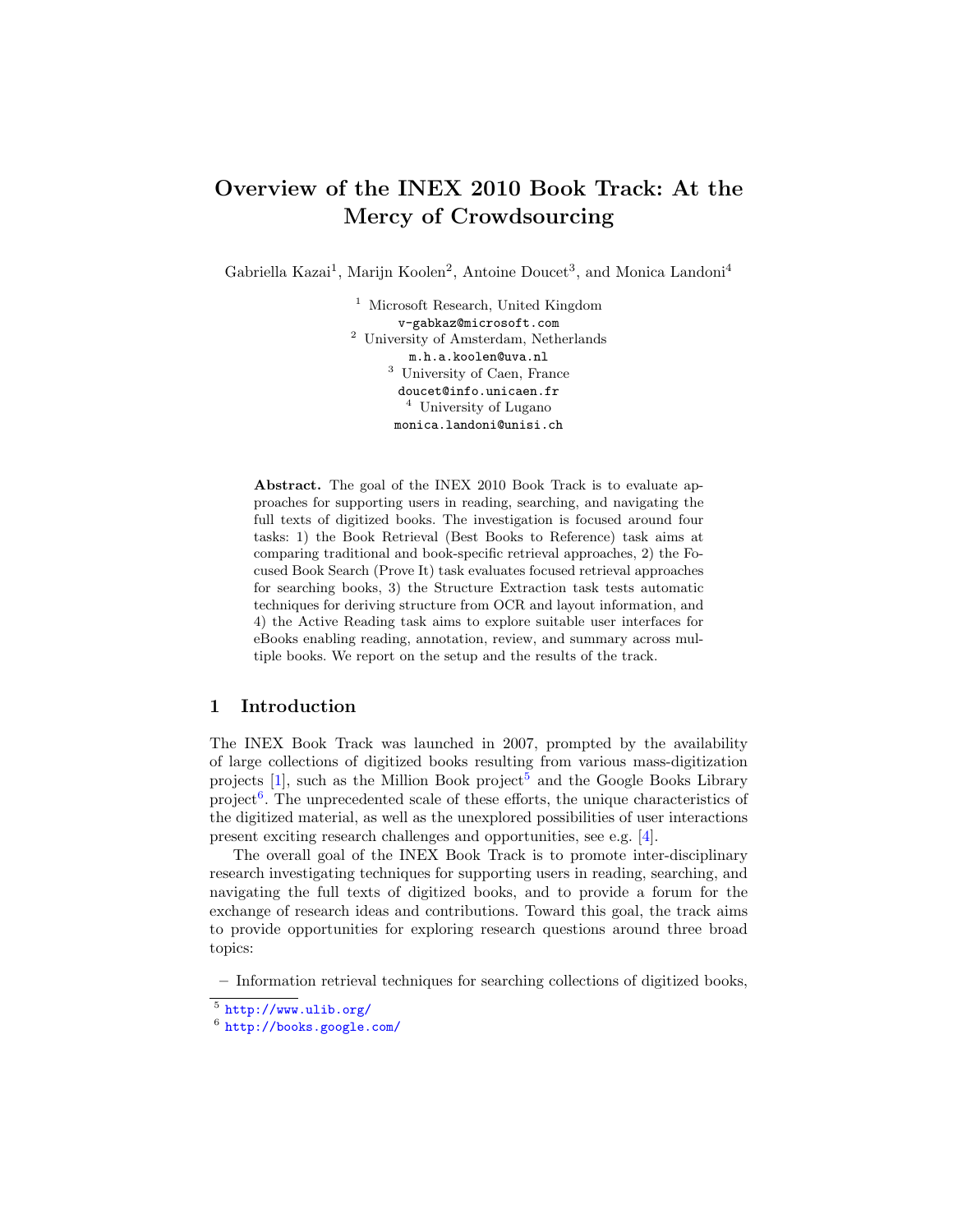- Mechanisms to increase accessibility to the contents of digitized books, and
- Users' interactions with eBooks and collections of digitized books.

Based around these main themes, the following four tasks were defined:

- 1. The Best Books to Referencel (BB) task, framed within the user task of building a reading list for a given topic of interest, aims at comparing traditional document retrieval methods with domain-specific techniques, exploiting book-specific features, e.g., back-of-book index, or associated metadata, e.g., library catalogue information,
- 2. The Prove It (PI) task aims to test the value of applying focused retrieval approaches to books, where users expect to be pointed directly to relevant book parts,
- 3. The Structure Extraction (SE) task aims at evaluating automatic techniques for deriving structure from OCR and layout information for building hyperlinked table of contents, and
- 4. The Active Reading task (ART) aims to explore suitable user interfaces enabling reading, annotation, review, and summary across multiple books.

In this paper, we report on the setup and the results of each of these tasks at INEX 2010. First, in Section [2,](#page-1-0) we give a brief summary of the participating organisations. In Section [3,](#page-1-1) we describe the corpus of books that forms the basis of the test collection. The following three sections detail the four tasks: Section [4](#page-3-0) summarises the two search tasks (BR and FBS), Section [5](#page-7-0) reviews the SE task, and Section [6](#page-8-0) discusses ART. We close in Section [7](#page-9-0) with a summary and plans for INEX 2010.

## <span id="page-1-0"></span>2 Participating Organisations

A total of 82 organisations registered for the track (compared with 84 in 2009, 54 in 2008, and 27 in 2007). As of the time of writing, we counted 10 active groups (compared with 16 in 2009, 15 in 2008, and 9 in 2007), see Table [1.](#page-2-0)

## <span id="page-1-1"></span>3 The Book Corpus

The track builds on a collection of  $50,239$  out-of-copyright books<sup>[7](#page-1-2)</sup>, digitized by Microsoft. The corpus is made up of books of different genre, including history books, biographies, literary studies, religious texts and teachings, reference works, encyclopedias, essays, proceedings, novels, and poetry. 50,099 of the books also come with an associated MAchine-Readable Cataloging (MARC) record, which contains publication (author, title, etc.) and classification information. Each book in the corpus is identified by a  $16$  character long bookID – the name of the directory that contains the book's OCR file, e.g., A1CD363253B0F403.

<span id="page-1-2"></span><sup>7</sup> Also available from the Internet Archive (although in a different XML format)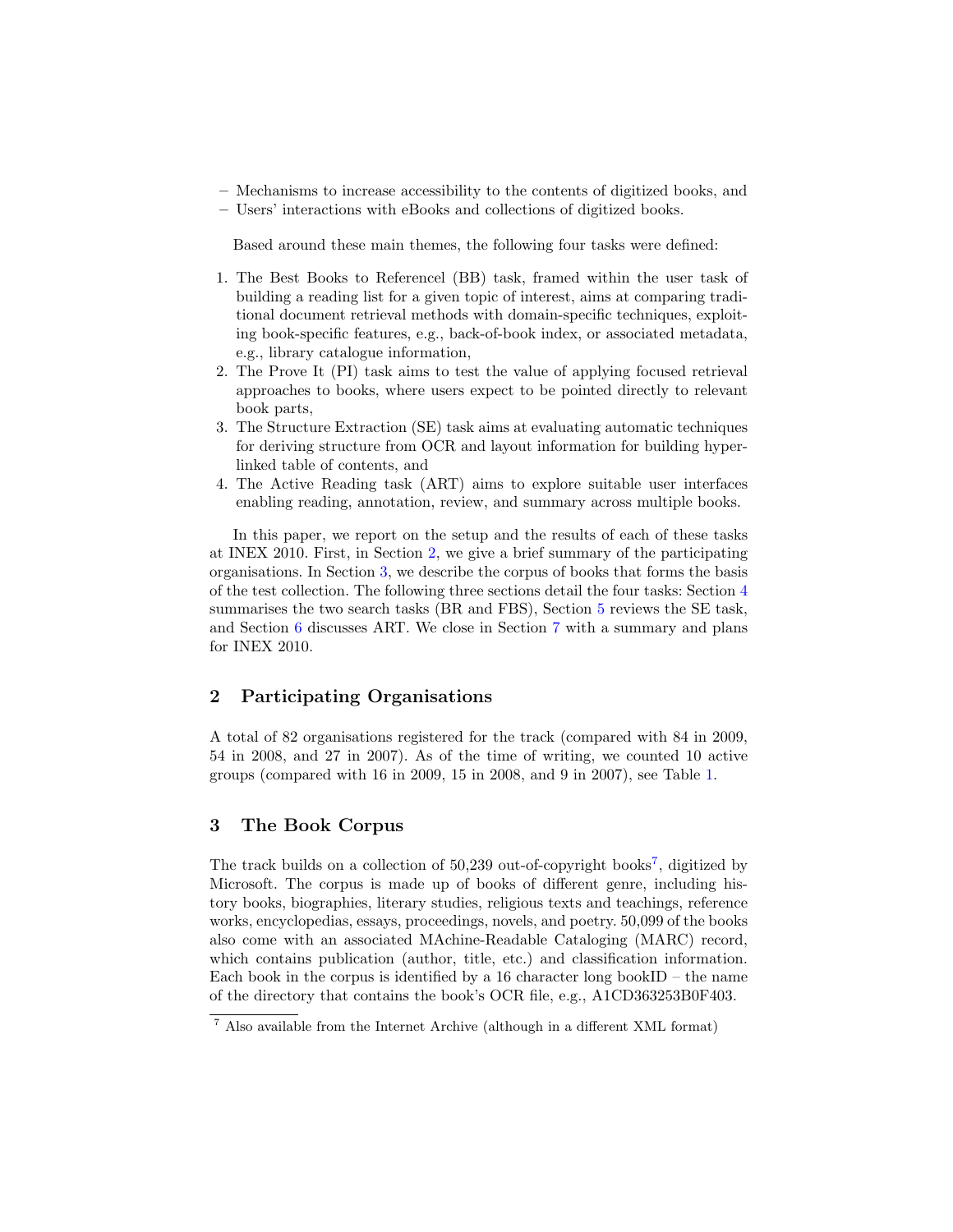<span id="page-2-0"></span>Table 1. Active participants of the INEX 2009 Book Track, contributing topics, runs, and/or relevance assessments ( $BR = Book$  Retrieval,  $FBS = Focused$  Book Search,  $SE$  $=$  Structure Extraction,  $ART = Active Reading Task)$ 

|      | <b>ID</b> Institute               | Topics Runs |            | Judged            | topics |
|------|-----------------------------------|-------------|------------|-------------------|--------|
|      |                                   |             |            | (book/page level) |        |
| 6    | University of Amsterdam           | $19-$       | 2 BB, 4 PI |                   |        |
|      |                                   | 20,22       |            |                   |        |
| 7    | Oslo University College           | $02 - 06$   | 5PI        |                   |        |
| 14   | Uni. of California, Berkeley      |             | 4 BB       |                   |        |
|      | 54 Microsoft Research Cambridge   | $00-$       |            |                   |        |
|      |                                   | $01,07-$    |            |                   |        |
|      |                                   | $09,24-$    |            |                   |        |
|      |                                   | 25          |            |                   |        |
| 86 I | University of Lugano              | $15-$       |            |                   |        |
|      |                                   | 18,21       |            |                   |        |
|      |                                   | .23         |            |                   |        |
|      | 98 University of Avignon          |             | 9 BB, 1 PI |                   |        |
|      | 386 University of Tokyo           |             |            |                   |        |
|      | 662 Izmir Institute of Technology |             |            |                   |        |
|      | 663 IIIT-H                        | $10 - 14$   |            |                   |        |
|      | 732 Wuhan University              |             |            |                   |        |

The OCR text of the books has been converted from the original DjVu format to an XML format referred to as BookML, developed by Microsoft Development Center Serbia. BookML provides additional structure information, including markup for table of contents entries. The basic XML structure of a typical book in BookML is a sequence of pages containing nested structures of regions, sections, lines, and words, most of them with associated coordinate information, defining the position of a bounding rectangle ([coords]):

```
<document>
<page pageNumber="1" label="PT CHAPTER" [coords] key="0" id="0">
  <region regionType="Text" [coords] key="0" id="0">
   <section label="SEC BODY" key="408" id="0">
   <line [coords] key="0" id="0">
    <word [coords] key="0" id="0" val="Moby"/>
    <word [coords] key="1" id="1" val="Dick"/>
   </line>
   <line [...]><word [...] val="Melville"/>[...]</line>[...]
   </section> [...]
  </region> [...]
</page> [...]
</document>
```
BookML provides a set of labels (as attributes) indicating structure information in the full text of a book and additional marker elements for more complex structures, such as a table of contents. For example, the first label attribute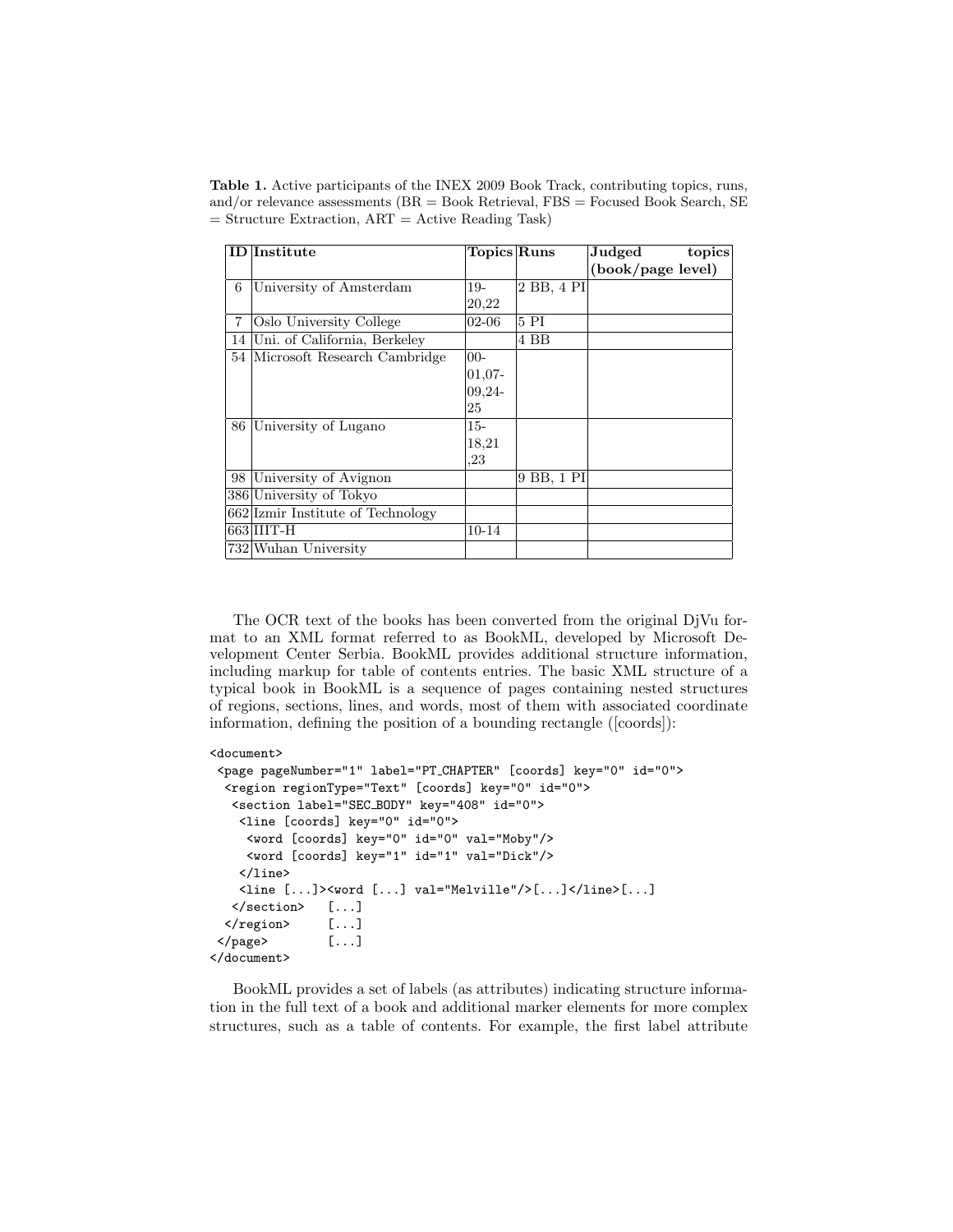in the XML extract above signals the start of a new chapter on page 1 (label="PT CHAPTER"). Other semantic units include headers (SEC HEADER), footers (SEC FOOTER), back-of-book index (SEC INDEX), table of contents (SEC TOC). Marker elements provide detailed markup, e.g., for table of contents, indicating entry titles (TOC TITLE), and page numbers (TOC CH PN), etc.

The full corpus, totaling around 400GB, was made available on USB HDDs. In addition, a reduced version (50GB, or 13GB compressed) was made available for download. The reduced version was generated by removing the word tags and propagating the values of the val attributes as text content into the parent (i.e., line) elements.

## <span id="page-3-0"></span>4 Information Retrieval Tasks

Focusing on IR challenges, two search tasks were investigated: 1) Best Books to Reference (BB), and 2) Prove It (PI). Both these tasks used the corpus described in Section [3,](#page-1-1) and shared the same set of topics (see Section [4.3\)](#page-4-0).

#### 4.1 The Best Books to Reference (BB) Task

This task was set up with the goal to compare book-specific IR techniques with standard IR methods for the retrieval of books, where (whole) books are returned to the user. The user scenario underlying this task is that of a user searching for books on a given topic with the intent to build a reading or reference list, similar to those appended to an academic publication or a Wikipedia article. The reading list may be for research purposes, or in preparation of lecture materials, or for entertainment, etc.

Participants of this task were invited to submit either single runs or pairs of runs. A total of 10 runs could be submitted, each run containing the results for all the 83 topics (see Section [4.3\)](#page-4-0). A single run could be the result of either a generic (non-specific) or a book-specific IR approach. A pair of runs had to contain both types, where the non-specific run served as a baseline, which the bookspecific run extended upon by exploiting book-specific features (e.g., back-ofbook index, citation statistics, book reviews, etc.) or specifically tuned methods. One automatic run (i.e., using only the topic title part of a topic for searching and without any human intervention) was compulsory. A run could contain, for each topic, a maximum of only100 books (identified by their bookID), ranked in order of estimated relevance.

A total of 15 runs were submitted by 3 groups (2 runs by University of Amsterdam (ID=6); 4 runs by University of California, Berkeley (ID=14); and 9 runs by the University of Avignon (ID=98)), see Table [1.](#page-2-0)

#### 4.2 The Prove It (PI) Task

The goal of this task was to investigate the application of focused retrieval approaches to a collection of digitized books. The scenario underlying this task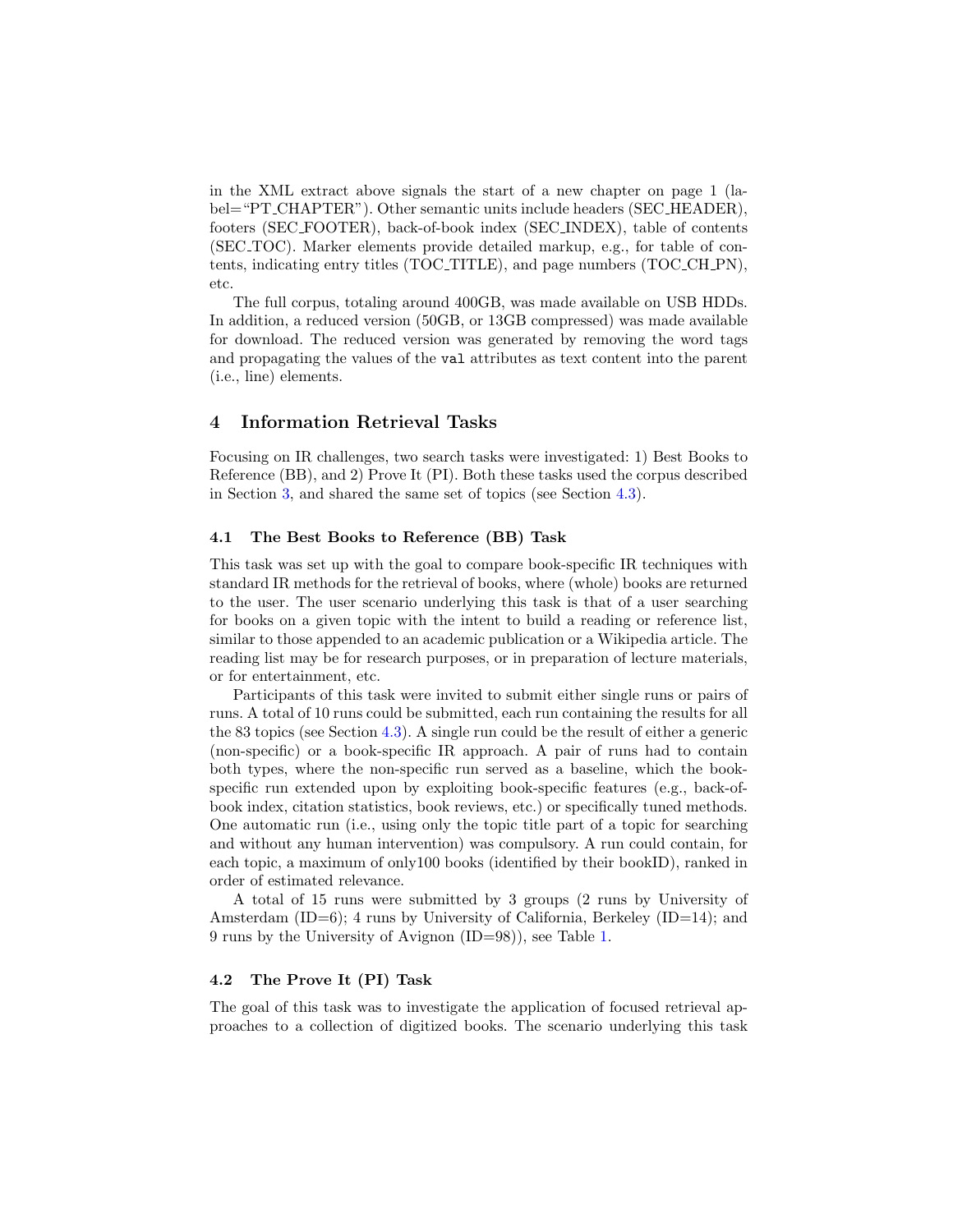is that of a user searching for specific information in a library of books that can provide evidence to confirm or reject a given factual statement. Users are assumed to view the ranked list of book parts, moving from the top of the list down, examining each result. No browsing is considered (only the returned book parts are viewed by users).

Participants could submit up to 10 runs. Each run could contain, for each of the 83 topics (see Section [4.3\)](#page-4-0), a maximum of 1,000 book pages estimated relevant to the given aspect, ordered by decreasing value of relevance.

A total of 10 runs were submitted by 3 groups (4 runs by the University of Amsterdam (ID=6); 5 runs by Oslo University College (ID=7); and 1 run by the University of Avignon (ID=98)), see Table [1.](#page-2-0)

#### <span id="page-4-0"></span>4.3 Topics

This year we explored the use of Amazon's Mechanical Turk (AMT) service to aid in the creation of topics for the test collection. This is motivated by the need to scale up the Cranfield method for constructing test collections where the significant effort required to create test topics and to collect relevance judgements is otherwise inhibiting. By harnessing the collective work of the crowds, crowdsourcing offers an increasingly popular alternative for gathering large amounts of data feasibly, at a relatively low cost and in a relatively short time. We are interested in using crowdsourcing to contribute to the building of a test collection for the Book Track, which has thus far struggled to meet this requirement by relying on its participants' efforts alone.

With this aim, we experimented with gathering topics both through Amazon's Mechanical Service and from the track participants. Our aim was to compare the quality of the collected topics and assess the feasibility of crowdsourcing topics (and relevance judgements later on). To this end, we first redefined the search tasks, simplifying them in order to make topic creation for them suitable as a Human Intelligent Task (HIT).

As mentioned already, in the Prove It task systems need to find evidence in books that can be used to either confirm or refute a factual statement given as the topic. In the Best Books task systems need to return the most relevant books on the general subject area of the topic. To collect the test topics for the two tasks, we created the following two HITs:

- Facts in books HIT (Book HIT): "Your task is to fnd a general knowledge fact that you believe is true in a book available at http://booksearch.org.uk. Both the fact and the book must be in English. The fact should not be longer than a sentence. For example, the fact that 'The first Electric Railway in London was opened in 1890 and run between the stations: Bank and Stockwell' can be found on page 187 of the book titled 'West London' by George Bosworth". Workers were asked to record the factual statement they found, the URL of the book containing the fact, and the page number.
- Facts in books and Wikipedia HIT (Wiki HIT): "Your task is to find a general knowledge fact that appears BOTH in a Wikipedia article AND in a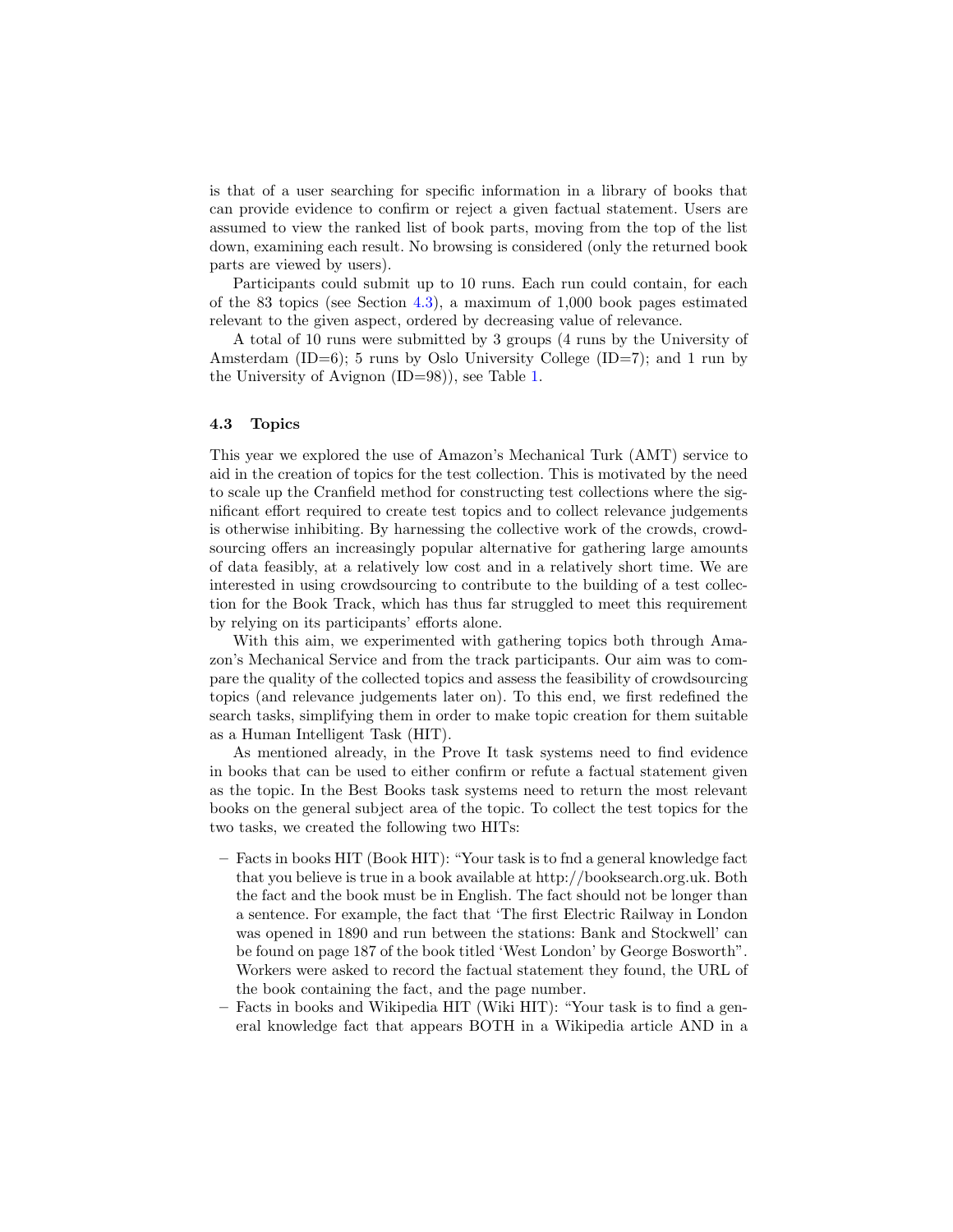book available at http://booksearch.org.uk. You can start either by finding a fact on Wikipedia first, then locating the same fact in a book, or you can start by finding a fact in a book and then in Wikipedia. For example, the Wikipedia page on Beethoven's Symphony No. 3 claims that 'Beethoven dedicated the symphony to Napoleon, but when Napoleon proclaimed himself emperor, Beethoven tore up the title'. Page 144 of the book titled Beethoven by Romain Rolland describes this very fact". Workers needed to record the factual statement, the URL and page number of the book where the fact is found, as well as the Wikipedia article's URL.

We created 10 Wiki HITs, paying \$0.25 per HIT, and issued two batches of Book HITs, with 50 HITs in each batch, paying \$0.10 per HIT in the first batch and \$0.20 in the second batch. All 10 Wiki HITs were completed within a day, while only 32 Fact HITs were completed in 11 days out of the first batch. The second batch of 50 Book HITs was completed fully in 14 days. The average time required per Book HIT was 8 minutes in the first batch and 7 minutes in the second batch (hourly rate of \$0.73 and \$1.63, respectively), while Wiki HITs took on average 11 minutes to complete (hourly rate of \$1.31). These statistics suggest that workers found the Wikipedia task more interesting, despite it taking longer. However, as we show later, the attractiveness of a HIT does not guarantee good quality topics.

At the same time, INEX participants were asked to create 5 topics each, 2 of which had to contain factual statements that appears both in a book and in Wikipedia. A total of 25 topics were submitted by 5 groups. Of these, 16 facts appear both in books and in Wikipedia.

All collected topics were carefully reviewed and those judged suitable were selected into the set of test topics that is currently being used by the INEX Book Track. All topics contributed by INEX participants were selected, while filtering was necessary for topics created by AMT workers. Out of the 10 Wiki HITs, only 4 topics were selected. Of the 32 Book HITs in the first batch, 18 were acceptable, while 36 were selected from the 50 Book HITs in the second batch. HITs were rejected for a number of reasons: the information given was simply an extract from a book, rather than a fact  $(20)$ , the fact was too specialised  $(5)$ , or nonsensical (5), the HIT had missing data (3), or the worker submitted the example given in the task description (1). Of the total 58 accepted HITs, 18 had to be modified, either to rephrase slightly or to correct a date or name, or to add additional information. The remaining 40 HITs were high quality and reflecting real interest or information need.

From the above, it seems clear that crowdsourcing provides a suitable way to scale up test collection construction: MTurk workers contributed 58 topics, while INEX participants created only 25 topics. However, the quality of crowdsourced topics varies greatly and thus requires extra effort to weed out unsuitable submissions. We note that selecting workers based on their approval rate had a positive effect on quality: batch 2 of the Book HITs required workers to have a HIT approval rate of 95%. In addition, paying workers more also shows correlation with the resulting quality.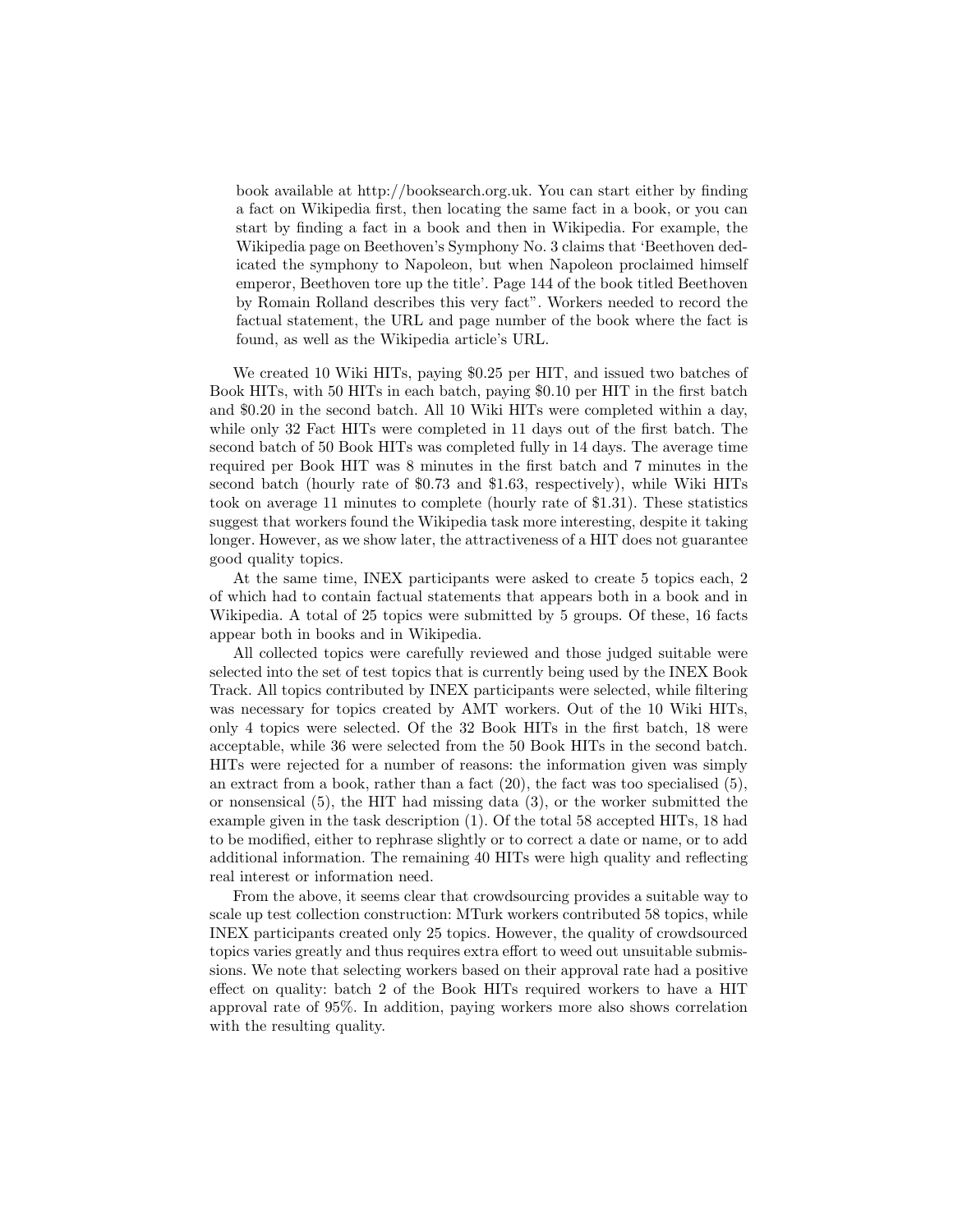#### 4.4 Relevance Assessment System

The Book Search System (<http://www.booksearch.org.uk>), developed at Microsoft Research Cambridge, is an online tool that allows participants to search, browse, read, and annotate the books of the test corpus. Annotation includes the assignment of book and page level relevance labels and recording book and page level notes or comments. The system supports the creation of topics for the test collection and the collection of relevance assessments. Screenshots of the relevance assessment module are shown in Figures [1](#page-6-0) and [2.](#page-7-1)

In preparation for the relevance gathering stage, which will run in parallel, collecting judgements from INEX participants and from AMT workers, we simplified the assessment process from previous years.



<span id="page-6-0"></span>Fig. 1. Screenshot of the relevance assessment module of the Book Search System, showing the list of books in the assessment pool for a selected topic in game 1. For each book, its metadata, its table of contents (if any) and a snippet from a recommended page is shown.

#### 4.5 Collected Relevance Assessments

This is still in progress at the time of writing.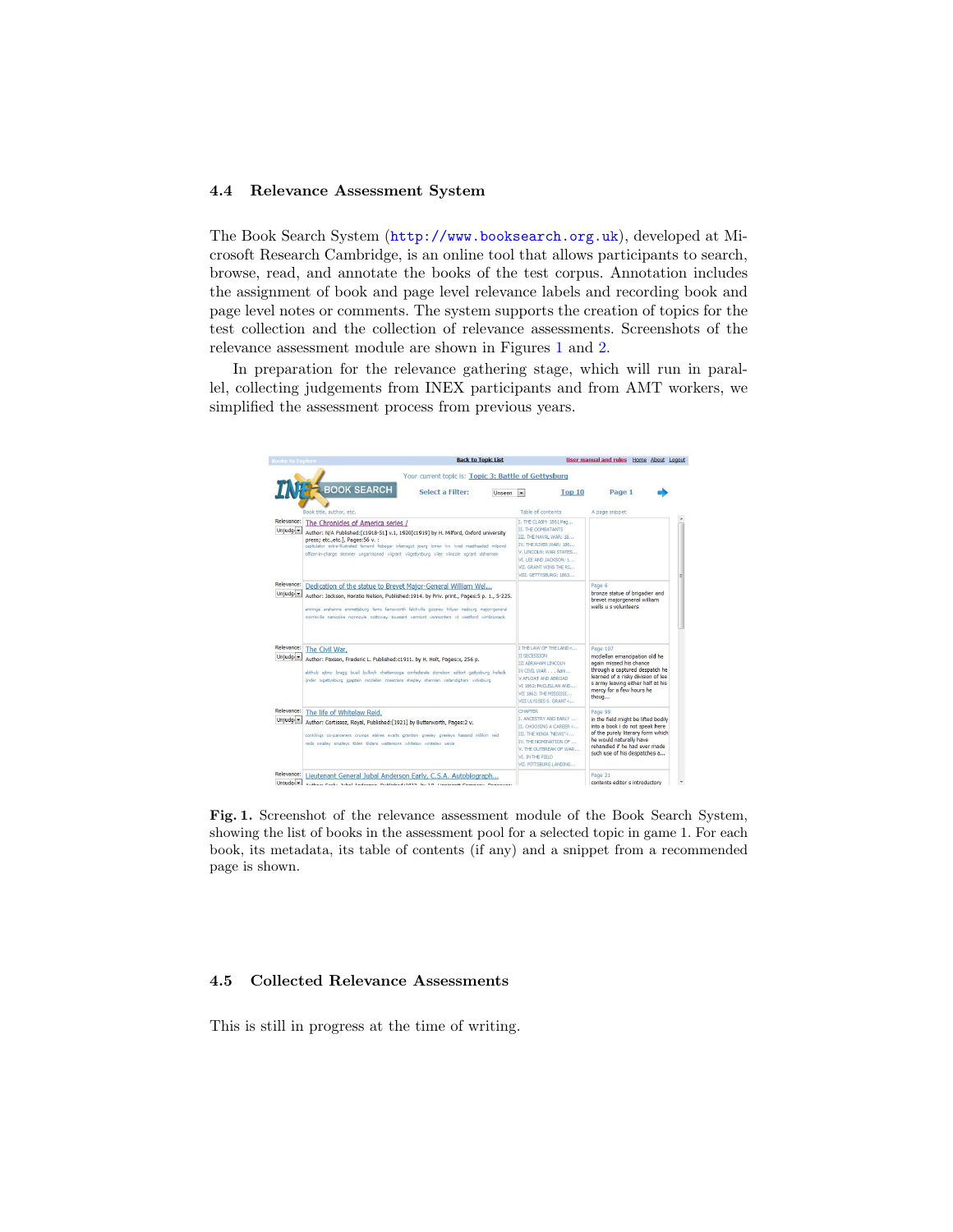

Fig. 2. Screenshot of the relevance assessment module of the Book Search System, showing the Book Viewer window with Recommended tab listing the pooled pages to judge with respect to topic aspects in game 2. The topic aspects are shown below the page images.

## <span id="page-7-1"></span>4.6 Evaluation Measures and Results

We will report on these once sufficient amount of relevance labels have been collected.

## <span id="page-7-0"></span>5 The Structure Extraction (SE) Task

The goal of the SE task was to test and compare automatic techniques for extracting structure information from digitized books and building a hyperlinked table of contents (ToC). The task was motivated by the limitations of current digitization and OCR technologies that produce the full text of digitized books with only minimal structure markup: pages and paragraphs are usually identified, but more sophisticated structures, such as chapters, sections, etc., are typically not recognised.

The 2010 task was run as a follow-up of the conjoint INEX and ICDAR 2009 competition [\[2,](#page-10-2)[3\]](#page-10-3). Participants were able to refine their approaches with the help of the groundtruth built in 2009.

Only one institution, the University of Caen, participated in this rerun of the 2009 task, while 2 contributed to the extension of the groundtruth data, since the University of Firenze joined the effort. The groundtruth now covers an additional 114 books and reaches a total of 641 annotated ToCs.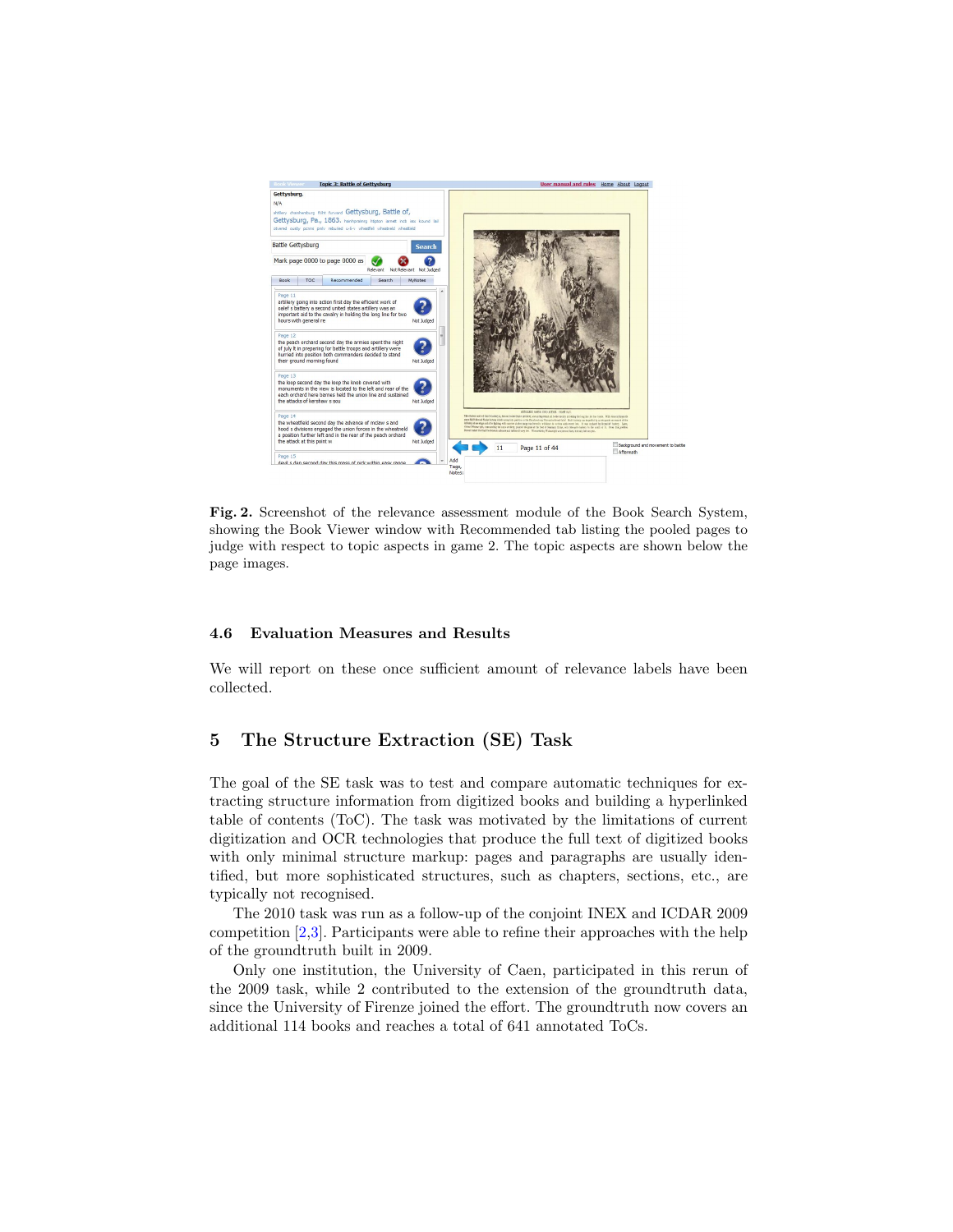The performance of the 2010 run is given in Table [2](#page-8-1) . A summary of the performance of the 2009 runs with the extended 2010 ground truth data is given in Table [3.](#page-8-2)

|                       |                      |           | Precision Recall F-measure |
|-----------------------|----------------------|-----------|----------------------------|
| <b>Titles</b>         | 18.03\%   12.53\%    |           | 12.33%                     |
| Levels                | $13.29\%$   $9.60\%$ |           | $9.34\%$                   |
| Links                 | $14.89\%$            | $17.84\%$ | 7.86\%                     |
| Complete except depth | 14.89% 10.17%        |           | 10.37%                     |
| Complete entries      | $10.89\%$   $7.84\%$ |           | 4.86%                      |

<span id="page-8-1"></span>Table 2. Score sheet of the run submitted by the University of Caen during the 2010 rerun of the SE competition 2009

| RunID           | Participant        | $ F$ -measure $(2010)$ F-measure $(2009)$ |          |
|-----------------|--------------------|-------------------------------------------|----------|
| <b>MDCS</b>     | <b>MDCS</b>        | 43.39%                                    | 41.51%   |
| $XRCE$ -run $2$ | XRCE               | 28.15%                                    | 28.47\%  |
| $XRCE$ -run $1$ | <b>XRCE</b>        | 27.52%                                    | 27.72%   |
| $XRCE$ -run $3$ | <b>XRCE</b>        | 26.89%                                    | 27.33%   |
| <b>Noopsis</b>  | <b>Noopsis</b>     | 8.31%                                     | 8.32%    |
| GREYC-run1      | University of Caen | $0.09\%$                                  | $0.08\%$ |
| GREYC-run2      | University of Caen | $0.09\%$                                  | $0.08\%$ |
| GREYC-run3      | University of Caen | $0.09\%$                                  | $0.08\%$ |

<span id="page-8-2"></span>Table 3. Summary of performance scores for the 2009 runs with the extended 2010 groundtruth-rerun; results are for complete entries.

Naturally, the small increase in the size of the groundtruth does not make the results vary much (most of the groundtruth data was built for the 2009 experiments: 527 out 641 annotated books).

## <span id="page-8-0"></span>6 The Active Reading Task (ART)

The main aim of ART is to explore how hardware or software tools for reading eBooks can provide support to users engaged with a variety of reading related activities, such as fact finding, memory tasks, or learning. The goal of the investigation is to derive user requirements and consequently design recommendations for more usable tools to support active reading practices for eBooks. The task is motivated by the lack of common practices when it comes to conducting usability studies of e-reader tools. Current user studies focus on specific content and user groups and follow a variety of different procedures that make comparison,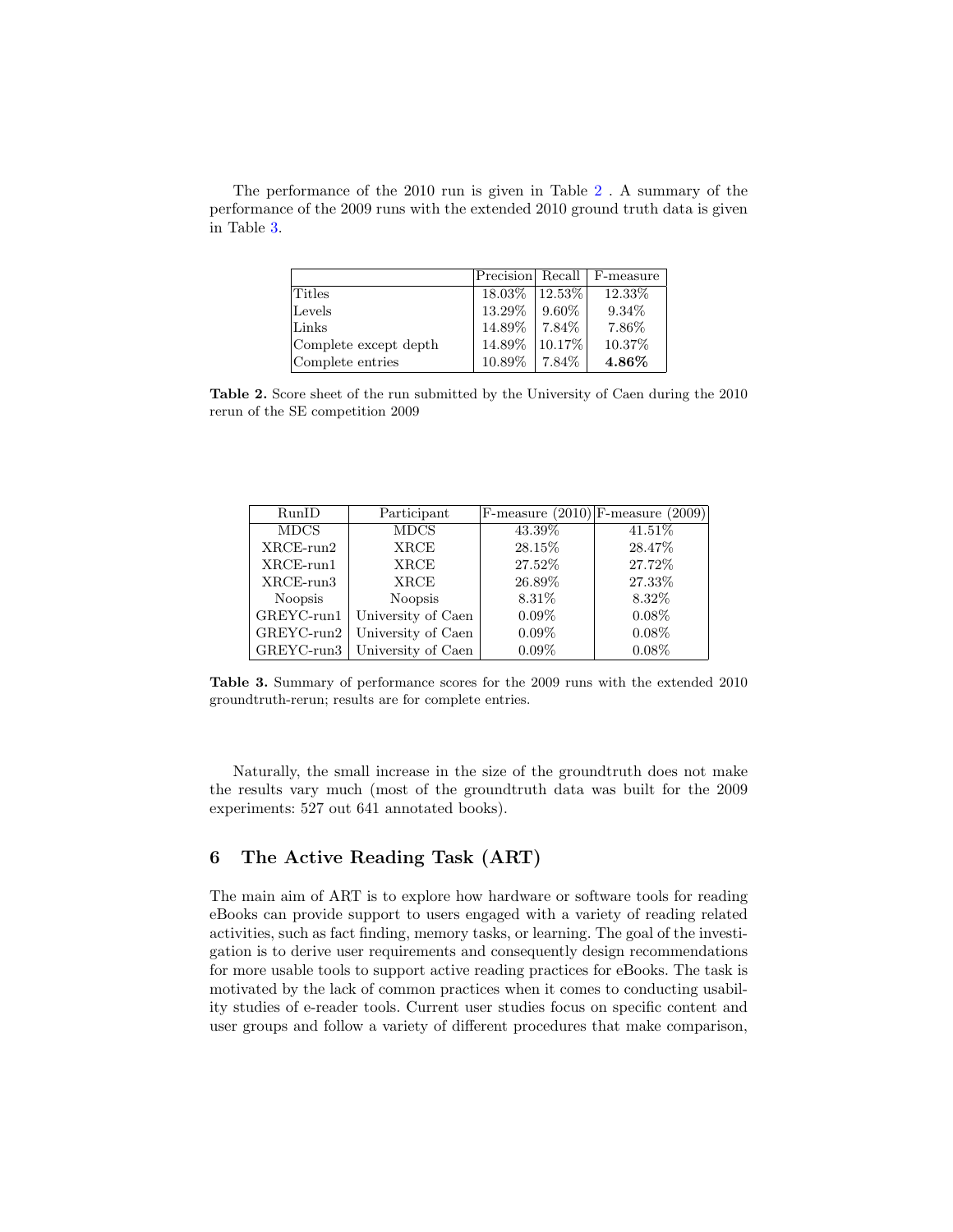reflection, and better understanding of related problems difficult. ART is hoped to turn into an ideal arena for researchers involved in such efforts with the crucial opportunity to access a large selection of titles, representing different genres, as well as benefiting from established methodology and guidelines for organising effective evaluation experiments.

ART is based on the evaluation experience of EBONI [\[5\]](#page-10-4), and adopts its evaluation framework with the aim to guide participants in organising and running user studies whose results could then be compared.

The task is to run one or more user studies in order to test the usability of established products (e.g., Amazon's Kindle, iRex's Ilaid Reader and Sony's Readers models 550 and 700) or novel e-readers by following the provided EBONI-based procedure and focusing on INEX content. Participants may then gather and analyse results according to the EBONI approach and submit these for overall comparison and evaluation. The evaluation is task-oriented in nature. Participants are able to tailor their own evaluation experiments, inside the EBONI framework, according to resources available to them. In order to gather user feedback, participants can choose from a variety of methods, from low-effort online questionnaires to more time consuming one to one interviews, and think aloud sessions.

#### 6.1 Task Setup

Participation requires access to one or more software/hardware e-readers (already on the market or in prototype version) that can be fed with a subset of the INEX book corpus (maximum 100 books), selected based on participants' needs and objectives. Participants are asked to involve a minimum sample of 15/20 users to complete 3-5 growing complexity tasks and fill in a customised version of the EBONI subjective questionnaire, allowing to gather meaningful and comparable evidence. Additional user tasks and different methods for gathering feedback (e.g., video capture) may be added optionally. A crib sheet is provided to participants as a tool to define the user tasks to evaluate, providing a narrative describing the scenario(s) of use for the books in context, including factors affecting user performance, e.g., motivation, type of content, styles of reading, accessibility, location and personal preferences.

Our aim is to run a comparable but individualized set of studies, all contributing to elicit user and usability issues related to eBooks and e-reading.

The task has so far only attracted 2 groups, none of whom submitted any results at the time of writing.

## <span id="page-9-0"></span>7 Conclusions and plans

For the evaluation of our two search tasks (best books and prove it), we are currently collecting relevance assessments from INEX participants. This will be used as gold set for collecting judgements from workers on Amazon's Mechanical